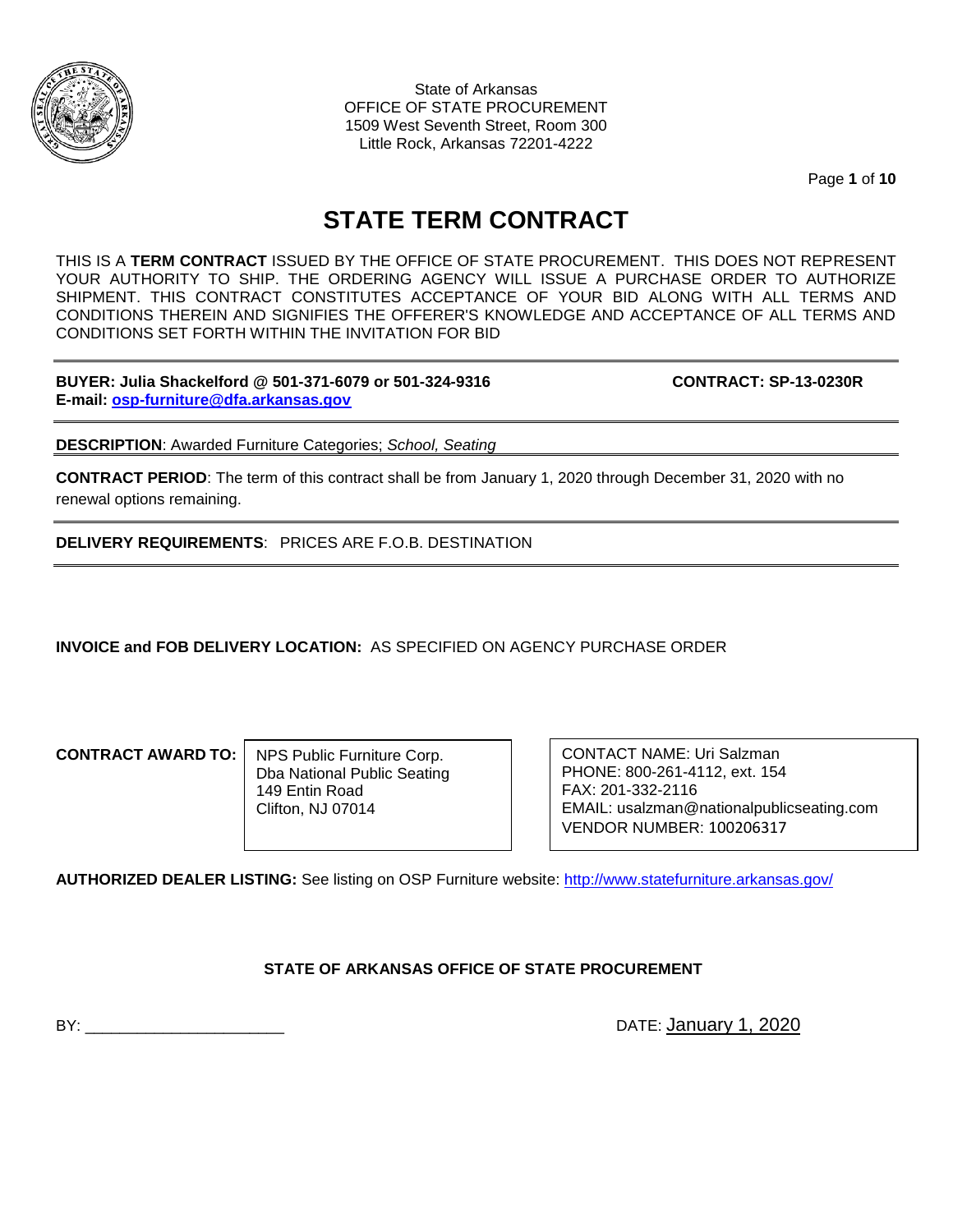CONTRACT NO: SP-13-0230R PAGE 2 of 10

## **2020 MANUFACTURER'S PRICE LIST EFFECTIVE DATE**

Item 6: School Furniture (Classroom)

## STANDARD DELIVERY LEAD TIMES

| Manufacturer's Published Price List<br><b>Effective Date:</b> | <b>Customer Purchase (at list)</b> | Discount % (from list) |
|---------------------------------------------------------------|------------------------------------|------------------------|
|                                                               | $$1.00 - $500$                     | Tier 1 % $34$          |
|                                                               | $S\ S000.01 - S25.000$             | Tier $2\%$ 37          |
|                                                               | $52500000 - 5103000$               | Tier $3\%$ 39          |
|                                                               | And Above                          | Negotiable             |

#### Item 8: Seating

#### STANDARD DELIVERY LEAD TIMES

| Manufacturer's Published Price List<br><b>Effective Date:</b> | <b>Customer Purchase (at list)</b> | Discount % (from list)    |
|---------------------------------------------------------------|------------------------------------|---------------------------|
|                                                               | \$1.00<br>$-55,000$                | Tier $1\%$ 34             |
|                                                               | $55000.01 - 525000$                | Tier 2 %                  |
|                                                               | $525, 041 - 5$ $100, 000$          | Tier $3\%$ $\frac{1}{3}q$ |
|                                                               | 00 001 And Above                   | Negotiable                |

| Manufacturer's Published Price List<br><b>Effective Date:</b> | Customer Purchase (at list) | Discount % (from list)      |
|---------------------------------------------------------------|-----------------------------|-----------------------------|
|                                                               | $1^{51.00}$ - $5$ $5.000$   | Tier 1% $\gamma$ U          |
|                                                               | $55,0000 - 525000$          | Tier 2 % $\sim$ $\gamma$    |
|                                                               | 00,000<br>325,900,01        | Tier 3% $\bigcap$ $\bigcap$ |
|                                                               | And Above<br>S<br>00,000    | Negotiable                  |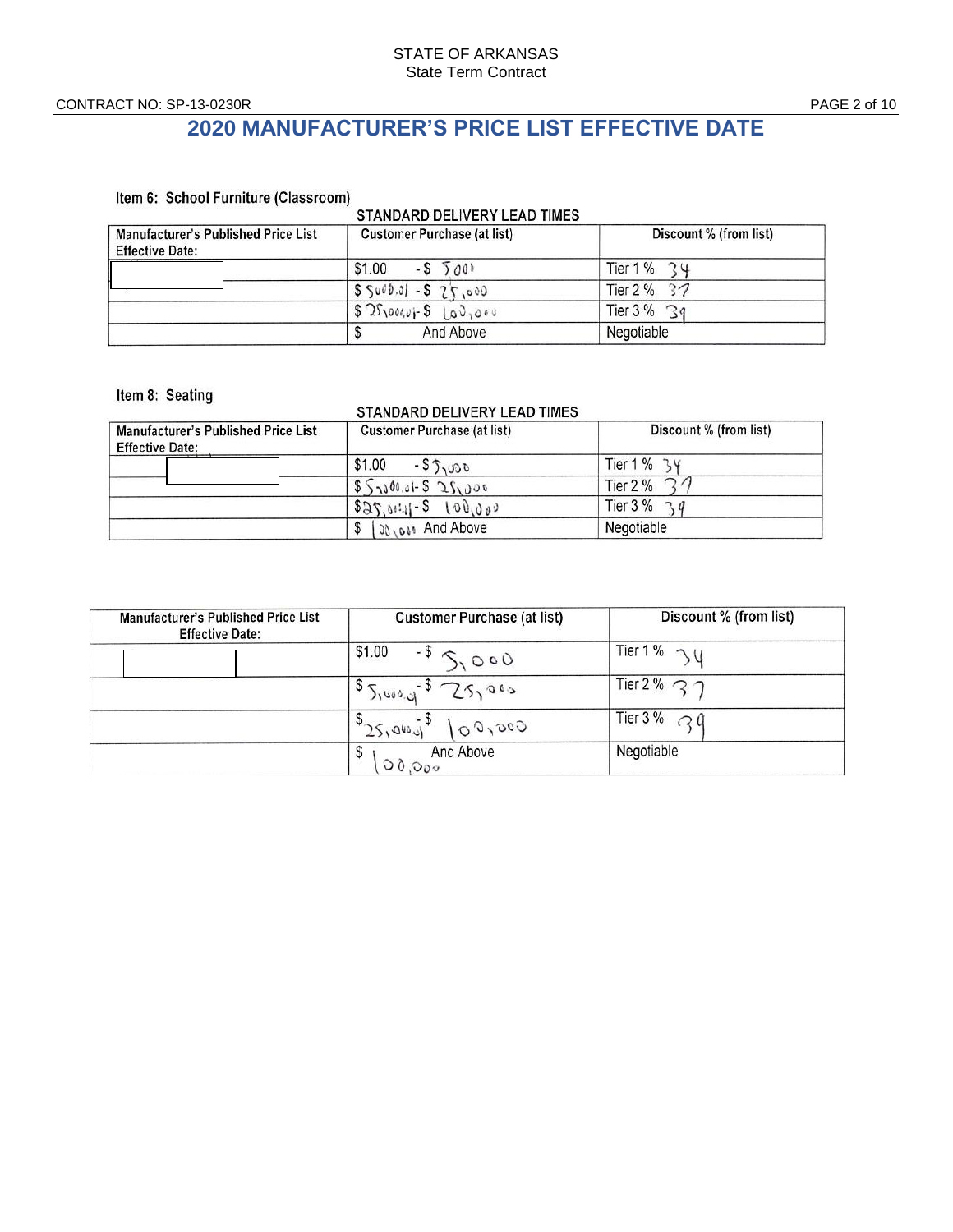## **SECTION 1 - GENERAL INFORMATION**

**1.1 INTRODUCTION**: This is a non-mandatory statewide contract for the design, purchase, delivery and/or assembly/setup of Office Furniture including accessories, replacement parts and attachments including any and all associated costs for delivery, set-up and debris removal including cartons and pallets from the premises.

**1.2 COOPERATIVE PURCHASING PROGRAM PARTICIPATION**: Arkansas' Purchasing Law provides that local public procurement units (counties, municipalities, school districts, certain nonprofit corporations, etc.) may participate in state purchasing contracts. The contractor therefore agrees to sell to Cooperative Purchasing Program participants at the option of the program participants. Unless otherwise stated, all standard and special terms and conditions listed within the contract must be equally applied to such participants.

**1.3 PAYMENT AND INVOICE PROVISIONS**: An itemized invoice addressed to the ordering entity shall reference purchase order number, contract number, quantity, description, list and net unit price. Installation/Labor and any other ancillary charges will be shown as a separate line item on all quotes and invoices.

Payment will be made in accordance with applicable State of Arkansas accounting procedures upon acceptance by the Agency. The State may not be invoiced in advance of delivery and acceptance of any commodity. Payment will be made only after the contractor has successfully satisfied the state agency as to the goods purchased. Contractor should invoice agency by an itemized list of charges. Purchase Order Number and/or Contract Number should be referenced on each invoice.

**1.4 RECORD RETENTION**: The contractor shall be required to maintain all pertinent financial and accounting records and evidence pertaining to the contract in accordance with generally accepted principles of accounting and other procedures specified by the State of Arkansas. Access will be granted upon request, to State or Federal Government entities or any of their duly authorized representatives.

Financial and accounting records shall be made available, upon request, to the State of Arkansas' designee at any time during the contract period and any extension thereof, and for five (5) years from expiration date and final payment on the contract or extension thereof.

**1.5 PRIME CONTRACTOR RESPONSIBILITY**: The contractor **will** be required to assume prime contractor responsibility for the contract and will be the sole point of contact with regard to all commodities, services and support. The prime contractor may delegate facilitation of contract orders to their "Authorized/Certified Dealers" only. This delegation will in no way relieve the contractor of any contractual obligations set forth in this Contract Award.

## **1.6 CONTRACT INFORMATION**

- 1. The State of Arkansas may not contract with another party:
	- a. Upon default, to pay all sums to become due under a contract.
	- b. To pay damages, legal expenses or other costs and expenses of any party.
	- c. To conduct litigation in a place other than Pulaski County, Arkansas
	- d. To agree to any provision of a contract; which violates the laws or constitution of the State of Arkansas.
- 2. A party wishing to contract with the State of Arkansas should:
	- a. Remove any language from its contract which grants to it any remedies other than:
		- i. The right to possession.
		- ii. The right to accrued payments.
		- iii. The right to expenses of de-installation.
		- iv. The right to expenses of repair to return the equipment to normal working order, normal wear and tear excluded.
		- v. The right to recover only amounts due at the time of repossession and any unamortized nonrecurring cost as allowed by Arkansas Law.
	- b. Include in its contract that the laws of the State of Arkansas govern the contract.
	- c. Acknowledge that contracts become effective when awarded by the State Procurement Official.

**1.7 CONDITIONS OF CONTRACT**: The contractor shall at all times observe and comply with federal and State laws, local laws, ordinances, orders, and regulations existing at the time of or enacted subsequent to the execution of this contract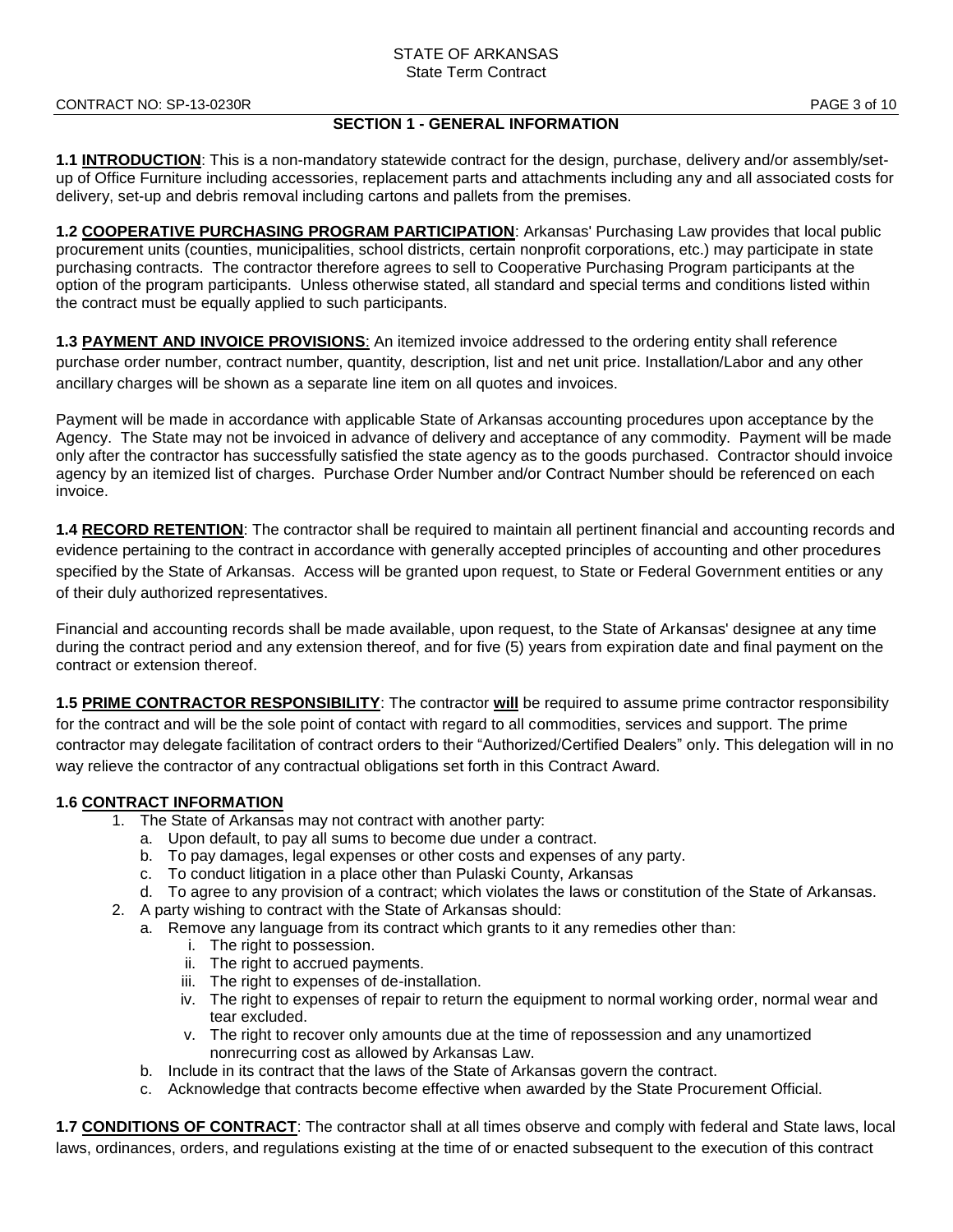#### CONTRACT NO: SP-13-0230R PAGE 4 of 10

which in any manner affect the completion of the work. The contractor shall indemnify and save harmless the agency and all its officers, representatives, agents, and employees against any claim or liability arising from or based upon the violation of any such law, ordinance, regulation, order or decree by an employee, representative, or subcontractor of the contractor.

**1.8 STATEMENT OF LIABILITY**: The State will demonstrate reasonable care but shall not be liable in the event of loss, destruction, or theft of contractor-owned items to be delivered or to be used in the installation of deliverables. The contractor is required to retain total liability until the deliverables have been accepted by the "authorized agency official." At no time will the State be responsible for or accept liability for any contractor-owned items.

**1.9 AWARD RESPONSIBILITY**: The State Procurement Official will be responsible for award and administration of any resulting contract.

**1.10 DELEGATION AND/OR ASSIGNMENT:** The contractor shall not assign the contract in whole or in part or any payment arising there from without the prior written consent of the State Procurement Official. The contractor may delegate facilitation of contract orders to their "Authorized/Certified Dealers" only. This delegation will in no way relieve the contractor of any contractual obligations set forth in this Contract Award.

**1.11 DISCOUNT CHANGE CLAUSE:** The contractor may offer larger discount percentages for products, accessories, replacement parts and attachments at any time during the contract term.

**1.12 LENGTH OF PRICE GUARANTEE**: Discount percentages shall be firm for the term of the contract.

**1.13 DELIVERY: FOB DESTINATION, INSIDE DELIVERY, FREIGHT PAID**: Whenever possible, contractors should give the ordering entities 3 working days prior notice of any deliveries and/or installations. Furniture contractors will not be responsible for the removal/moving of existing furnishings unless requested by the ordering entity. Contractors should verify site readiness prior to delivery. All deliveries will be made during normal working hours unless otherwise arranged with the ordering entity. Contractor will communicate any scheduling delays and/or changes immediately. Agencies will not be responsible for any freight damage, concealed or otherwise.

**1.14 SPECIAL DELIVERY INSTRUCTIONS**: All shipments will be FOB destination (as specified on Ordering Entity Purchase Order).

## **Delivery/Installation Instructions**:

Due to the varying locations and circumstances involved in deliveries and installations, all deliveries and installations will be quoted on a project by project basis.

All installation, labor, and or delivery charges must be shown as a separate line item on quotes and invoices.

One of the following delivery methods must be specified on every Agency Purchase Order:

(1) Drop Shipped: Off loaded by carrier to an Agency loading dock or designated area**.** There will be no charge to the ordering Agency for this delivery method.

(2) Inside Delivery: Off loaded, un-boxed/wrapped and placed in pre-determined locations within the building. Contractor will be responsible for the removal of any trash, packaging materials, and cartons associated with the delivery.

(3) Delivered and Installed: Off loaded, and installed. Installation shall include but not limited to; any and all labor, material, and tools necessary to install furniture in accordance with approved plans and specifications and/or the direction of authorized agency personnel. The installation company will be responsible for the removal of any trash, packing material, and cartons associated with their installation.

The contractor/installation company will repair/replace (to the satisfaction of the ordering entity) any damage to the building or its' contents that they (the contractor) caused in the course of their work. This includes but is not limited to: walls, floors, floor coverings, ceilings, elevators, doors, doorways, and any existing fixtures and furniture. The agency may withhold payment until repairs are satisfactorily completed.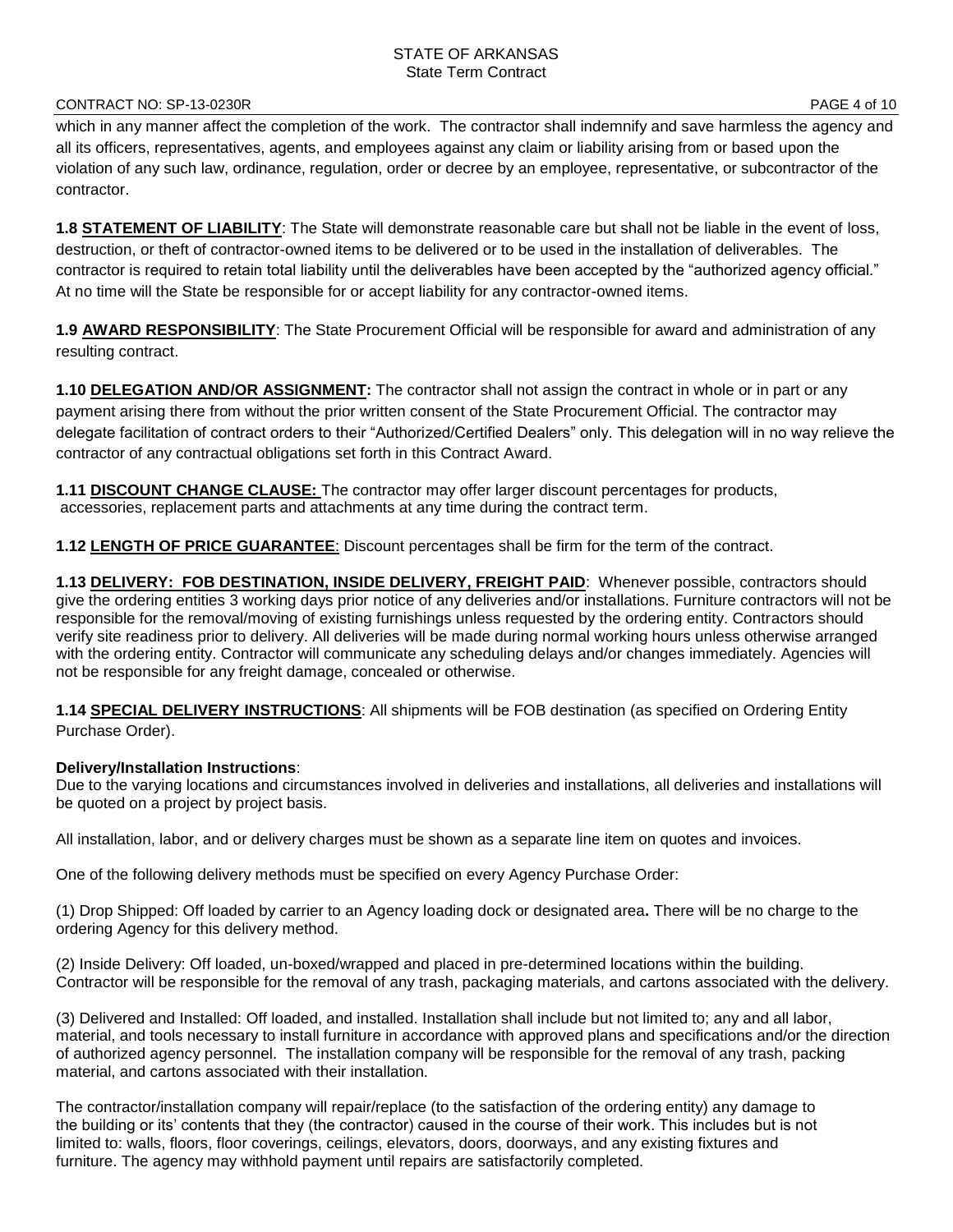#### CONTRACT NO: SP-13-0230R PAGE 5 of 10

**1.15 ACCEPTANCE STANDARDS**: Inspection and acceptance/rejection of products shall be made within thirty (30) days of receipt or upon completion of installation should that installation period extend beyond thirty (30) days. Ordering entity shall have the option to return any products within the thirty (30) days.

*Return Requirements:* Ordering entity shall coordinate returns with the Contractor. Upon notification by the ordering entity of a duplicate shipment, over-shipment or shipment in poor condition, the products must be promptly removed at the contractor and/or dealer's expense. Ordering entities reserve the right to return products for defects in material and/or workmanship. In the event of product return, the ordering entity reserves the right to accept either a full refund for the returned product or a replacement of the product.

*Performance Requirements:*: The ordering entity reserves the right to inspect and verify that all deliveries are in accordance with specifications, both at the point of delivery and at the point of use. For orders that specify an "authorized party" to receive and inspect deliveries and/or installations, acceptance and inspection procedures must be performed by the" authorized party" to be considered and accepted by the ordering entity. Products inspected at the time of use are subject to refusal and return requirements for issues of quality such

as defects in manufacturing and/or workmanship. Products will not be considered accepted by the ordering entity until the installation is complete for the applicable products.

**1.16 CANCELLATION**: In the event the State no longer needs the service or commodity specified in the contract or purchase order due to program changes, changes in laws, rules, or regulations, relocation of offices, or lack of appropriated funding, the State may cancel the contract or purchase order by giving the contractor written notice of such cancellation thirty (30) days prior to the date of cancellation.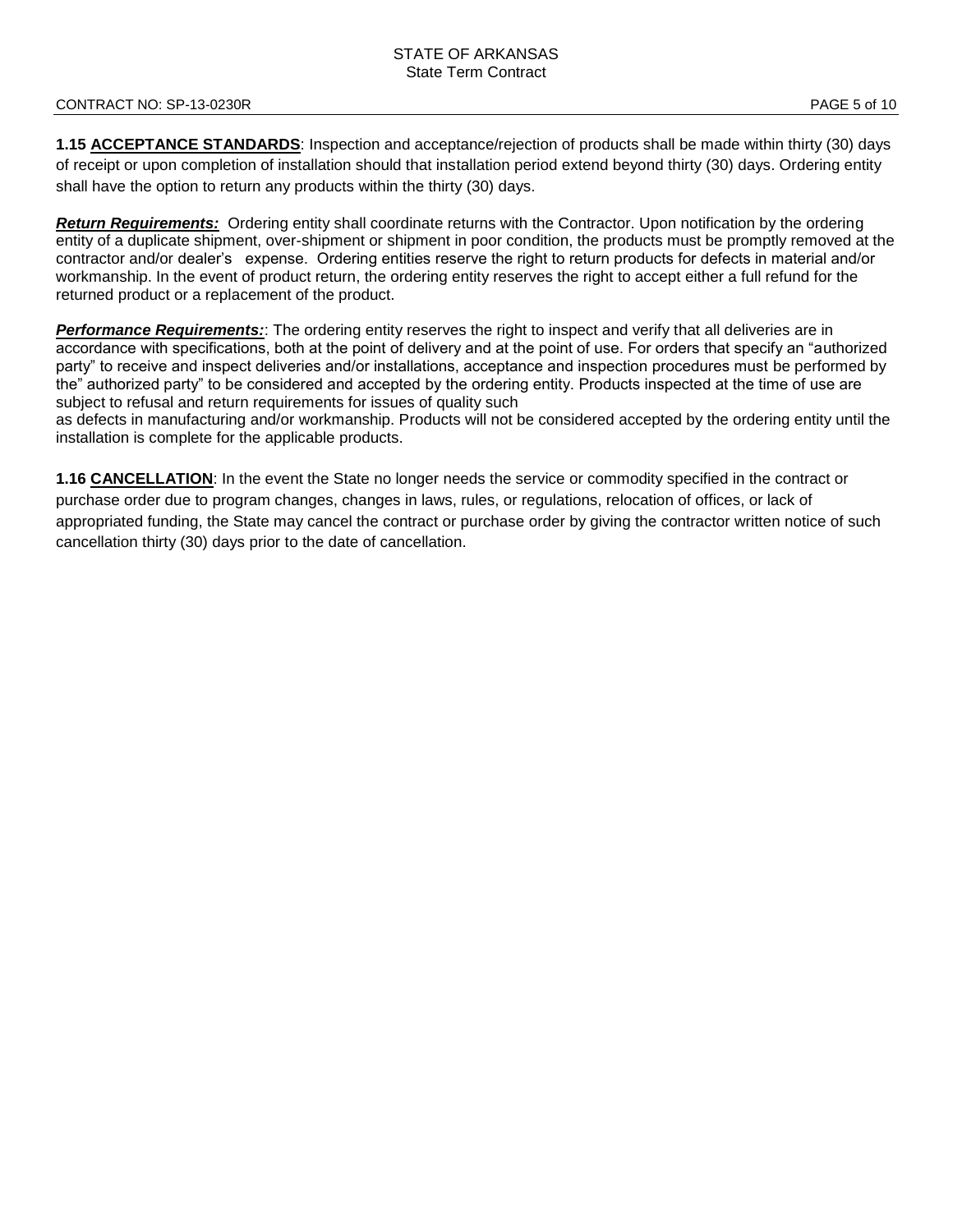## **SECTION 2 - SPECIFIC REQUIREMENTS**

**2.1 QUALITY**: The items must be in conformance with normal industry standards as specified within this Contract Award.

**2.2 GUIDELINES**: The Office of State Procurement adheres to all guidelines set forth by the State and Federal Government concerning The Americans with Disabilities Act (ADA) as well as all mandated fire codes.

**2.3 ORDERING PROCEDURE**: Orders placed against this contract may be in the form of an agency issued purchase order on an as-required basis. Or an agency may also use the Arkansas State Purchasing Card (P-Card) to purchase furniture.

**2.4 QUANTITY BASIS OF CONTRACT – NO GUARANTEED QUANTITIES**: The contract established has no guarantee of any specific quantity and the State is obligated only to buy that quantity which is needed by its agencies.

**2.5 MINIMUM ORDER QUANTITY**: The State makes no commitment to purchase any minimum or maximum quantity, or dollar volume of products from the selected suppliers. Utilization of this agreement will be on an as needed basis by State Agencies and/or Cooperative Participants, Cities, Counties, Schools K-12, Colleges and Universities. The State will award to multiple suppliers; however, the State reserves the right to purchase like and similar products from other suppliers as necessary to meet operational requirements.

**Note**: Issuance of an award does not guarantee an order.

**2.6 REPORTING REQUIREMENTS**: The product manufacturer agrees to provide a yearly sales report to the Office of State Procurement. This report is due on the 15th of July following the year's activity. The report **must** include the total sales of all furniture orders against the contract. The report should include the following: reporting time period, manufacturer/dealer name, furniture category, quantity and dollar value of each item sold, and the name of the purchasing entity.

Note: OSP reserves the right to request a sales report on an as-needed basis.

Email report to: [osp-furniture@dfa.arkansas.gov](mailto:osp-furniture@dfa.arkansas.gov)

**2.7 FURNITURE CLASSIFICATIONS**: Furniture classifications include but not limited to: Cafeteria, Dormitory, Library Shelving and Library Related, Lounge, Systems (Modular), School (Classroom), Freestanding, Seating, Filing Systems and Equipment, and Technology Support.

## **2.8 GENERAL DEFINITION OF PRODUCTS**

## **Item 1: Cafeteria Furniture**

- Mobile tables on rollers with or without benches or stools.
- Round and rectangular cafeteria tables without benches or stools.

#### **Item 2: Dormitory Furniture**

• Metal, wood, or wood clad metal wardrobes, beds and mattresses, night stands, chest of drawers, and single pedestal dormitory student desks with keyboard or center drawers.

#### **Item 3: Library Shelving and Library Related Furniture**

- Cantilever, reversed cantilever, four post library shelving (all of which include mobile shelving), and end panels for covering end of panels.
- Library Related Furniture, which includes but not limited to: book trucks, circulation desks, library tables, card catalogs, study carrels, storage cabinets, periodical racks, dictionary stands, and display cases.

## **Item 4: Lounge Furniture**

- Upholstered wood, metal, or rotationally molded lounge seating which includes but not limited to: (lounge chairs, recliners, love seats, sofas, and assemblies and replacements only).
- Complimentary tables, benches, and ottomans for lounge seating. Manufacturers must have lounge seating to match tables, benches and ottomans.
- Upholstered wood or metal multiple seating, ganging seating, and tandem seating.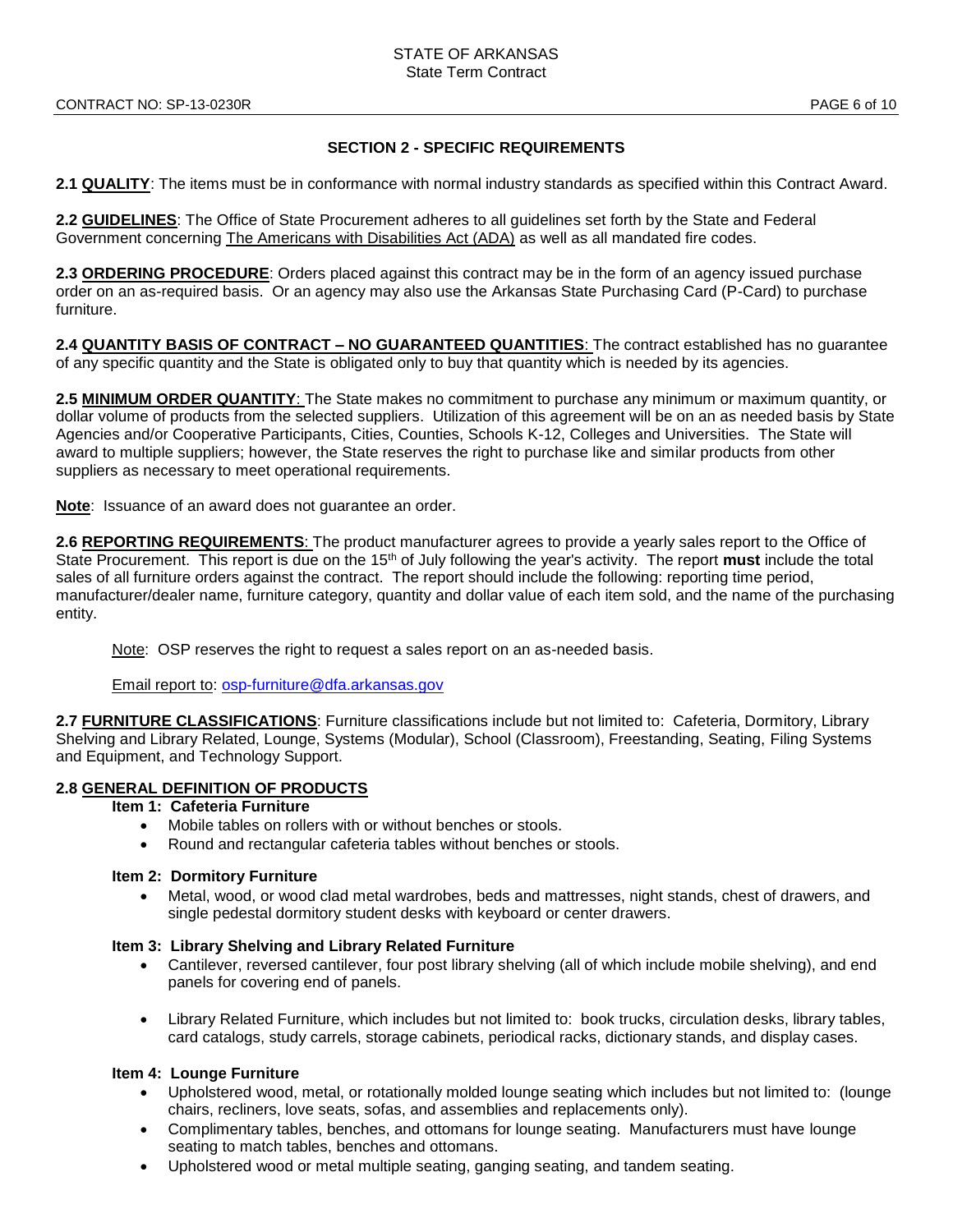#### CONTRACT NO: SP-13-0230R PAGE 7 of 10

## **Item 5: Systems Furniture (Modular)**

- A complete and comprehensive catalog of all systems furniture, including modular work stations, lines and accessories.
- Metal, wood or laminate modular furniture, these can include complimentary components such as keyboard drawers, task lights, tack boards, etc. and storage units.

## **Item 6: School Furniture (Classroom)**

- Student desk, chair desks, tablet arm chairs and stools.
- Single unit pedestal teacher's desks
- Study carrels and storage cabinets
- Stacking chairs, student chairs and folding chairs
- Classroom activity, computer, folding, training tables and accessories, such as, ganging devices, electrical/data components and storage dollies.

## **Item 7: Freestanding/Casegoods Furniture**

- A complete and comprehensive catalog of all case goods, furniture, (including folding and mobile) desks and tables.
- Conference room tables, lecterns, media cabinets, storage cabinets and presentation boards

#### **Item 8: Seating**

- A complete and comprehensive catalog of chairs, auditorium and general seating.
- Wood, metal or ergonomic seating which may include but limited to: executive, managerial, task, operational, stools, side, occasional, stacking, conference, and theater type seating.
- Products must meet or exceed ANSI/BIFMA requirements.

#### **Item 9: Filing Systems and Equipment**

• A complete and comprehensive catalog of filing systems including vertical and lateral files, bookcases, mobile cabinets and freestanding file cabinets.

## **Item 10: Technology Support Furniture**

• A complete and comprehensive catalog of technology support furniture to support technology based learning environments.

**ANY PERMANENT FURNITURE INSTALLATION** for State Agencies as well as requested space alterations, attached fixtures, furnishings and erected additions **must** have Arkansas Building Authority (ABA) approval if:

- *(a)* The building is owned by ABA and/or
- *(b)* The product and installation exceeds the sum of \$20,000.00. (Excluding ABA exempt agencies)

*Note: the Americans with Disabilities ACT* and the *Arkansas Fire Codes* must be adhered to as set forth by local and federal guidelines by the ordering entity and the contractor.

#### Codes, Permits, Licenses for Permanent Installation:

The contractor must comply with all State mandatory licensing requirements prior to installation. Questions on licensing requirements should be directed to the State Licensing Board. Contractor must furnish and install all furniture and materials in compliance with all applicable codes, whether local, state, or federal; and that all permits or licenses required for installation will be obtained without cost to the State.

**2.9 PRODUCT MANUFACTURER'S SUPPLIERS:** Only those dealers/distributors listed by the manufacturer will be considered authorized to act on behalf of the Product Manufacturer.

**2.10 CONTRACT RENEWAL PERIOD: FURNITURE ADDITIONS/DELETIONS**: Contractors wishing to make furniture additions/changes to their contract during the contract period should be aware of the following additions/changes will be allowed only once during a contract period. No changes to discount percentages are allowed during this contract period.

Additions/changes must be submitted during the contract renewal period.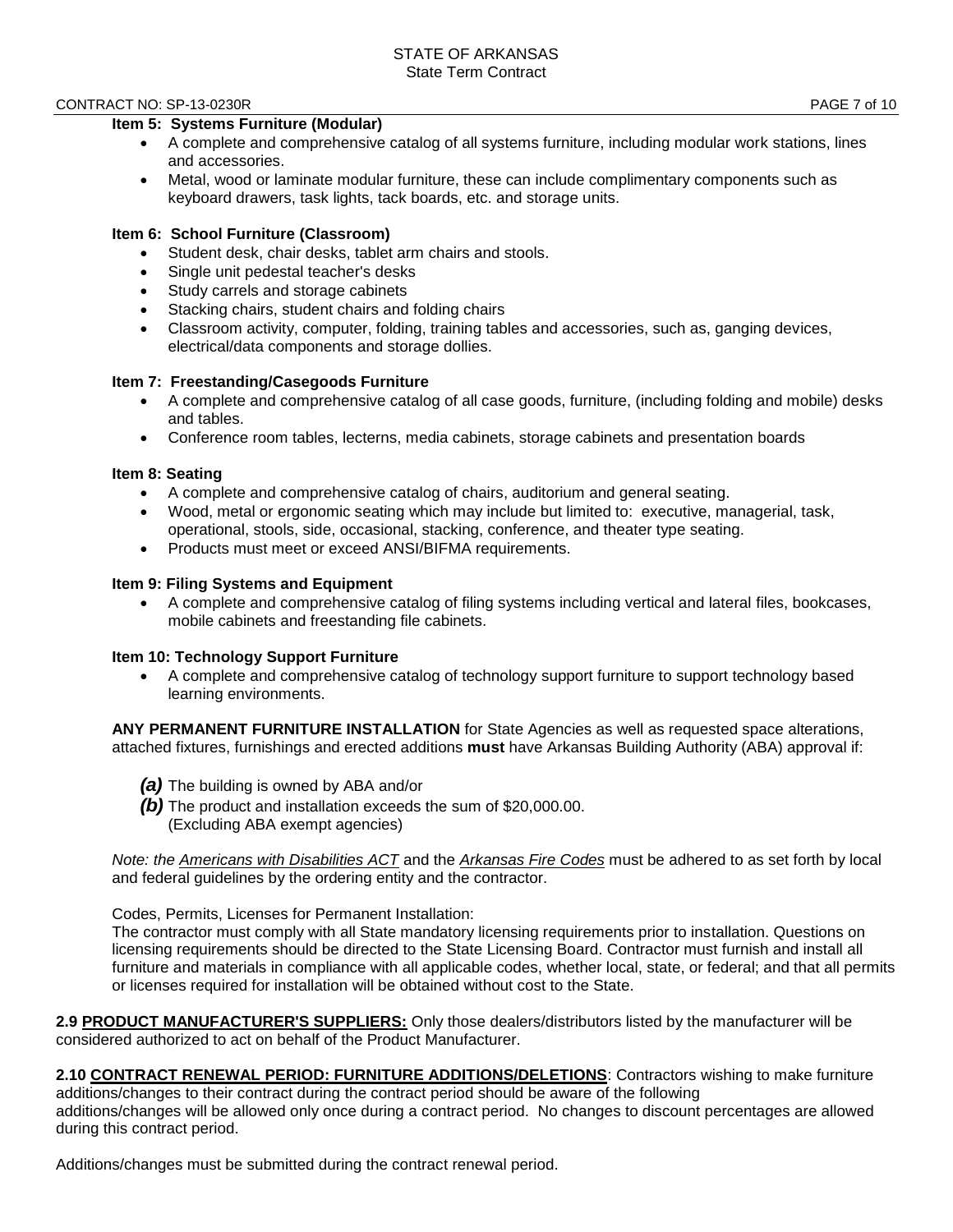#### CONTRACT NO: SP-13-0230R PAGE 8 of 10

When requesting additions and/or changes; contractor shall submit a request either by letter or via email which shall include a list of all items being proposed for addition and/or change.

Contractor shall submit all required documents supporting any new items.

Product literature for all new items shall also be submitted with the request.

Contractor is responsible for submitting a complete name, address, email address, phone and fax numbers when a new dealer is added.

**2.11 PRICE LISTS AND PRODUCT INFORMATION**: Contractors should provide an electronic version of the proposed price list in an Excel format or pdf on a jump drive. Also provide a dealer list, if applicable in an Excel format with "read and write" capabilities on the same jump drive. No costs or expenses associated with providing this information in the required format shall be charged to the State of Arkansas. At the time of contract renewal contractor will furnish OSP with an updated dealer list and published price list.

**2.12 LITERATURE:** The manufacturer/dealer shall furnish price lists, catalogs, and description literature upon request by any using entity, and at no cost to the entity.

**2.13 SPECIAL PACKAGING**: Items shall be packaged and cartoned so as to protect the contents from damage during shipment, handling and storage. Shipping container shall have a label with the following information:

Name of Receiving Agency Agency Purchase Order Number Name of Supplier Item Description of Contents Manufacturer Name Model Name and Number

**2.14 WARRANTY**: Minimum acceptable warranty will be for a period of one year from the date of product acceptance by the ordering entity. Warranty shall cover defects in material and workmanship and shall cover all costs associated with the repair or replacement of defective items including labor, parts, transportation costs, travel time and expense, and any other costs associated with such repair or replacement.

If anytime during the first (1) year warranty period the product does not perform in accordance to manufacturer's specification, the successful contractor will be notified in writing. The contractor shall pick up the product at the contractor's expense, and replace with product that meets or exceeds prior assembled product. Should product performance remain unacceptable to ordering entity, entity may request a full return of the purchase price (including taxes).

**2.15 ORDER CANCELLATION**: Users of this contract are advised that orders (all or part) cancelled or returned after acceptance of requested merchandise will be subject to a restocking fee of ten percent (10%) of the invoice amount (not to exceed \$500.00 per order) plus return freight charges. The amount authorized for payment of return freight will, in no instance, be more than original delivery charges documented by carrier. These charges may be applied, at the option of the supplier, to those orders which have been accepted. Orders cancelled prior to shipment or acceptance by ordering entity from the manufacturer will not be assessed charges.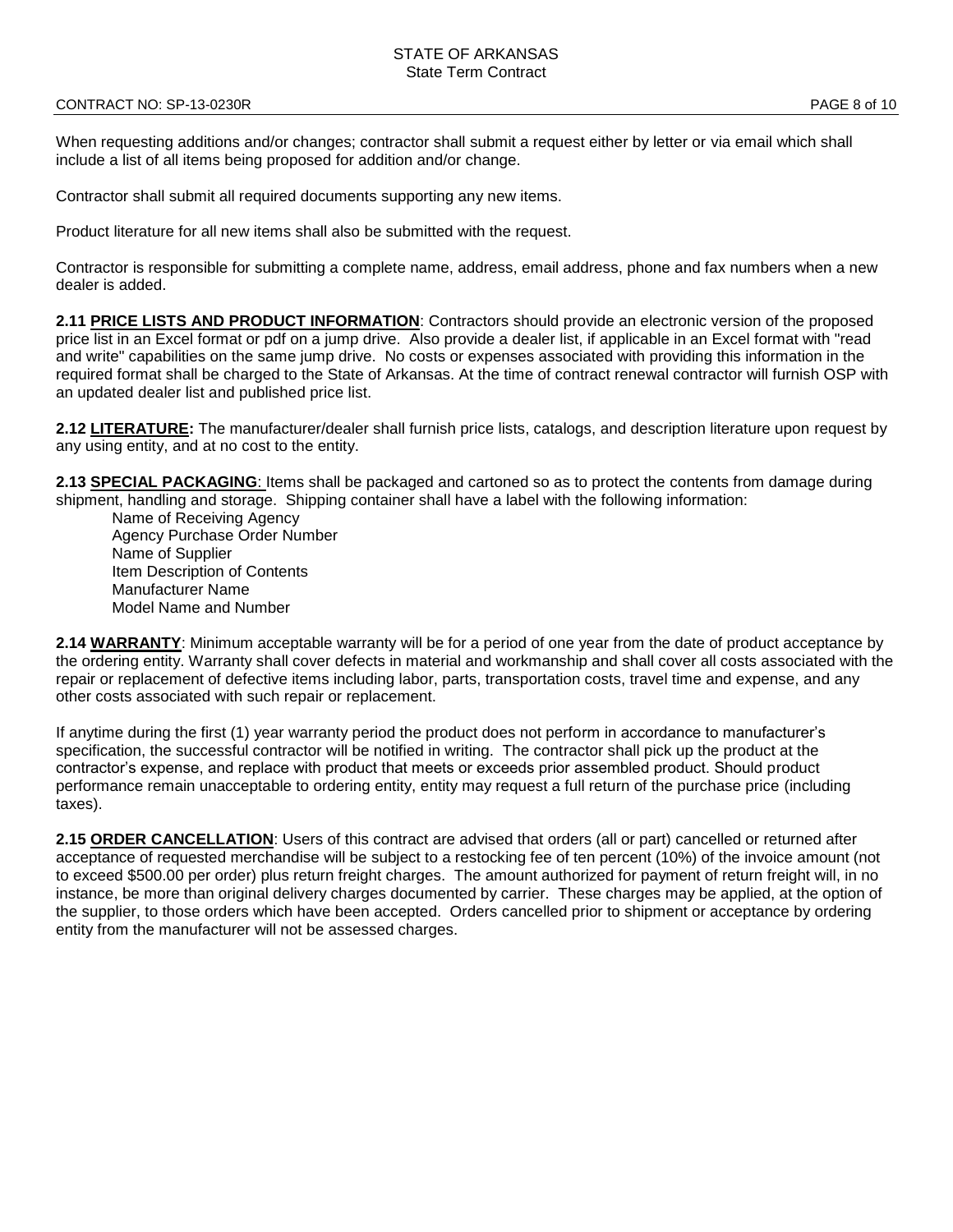## **TERMS AND CONDITIONS**

1. GENERAL: All terms and conditions stated in the invitation for bid govern this contract.

2. PRICES: Prices are firm and not subject to escalation, unless otherwise specified in the invitation for bid.

3. DISCOUNTS: All cash discounts offered will be taken if earned.

4. TAXES: Most state agencies must pay state sales tax. Before billing, the contractor should contact the ordering agency to find out if that agency must pay sales tax. Itemize state sales tax when applicable on invoices.

5. BRAND NAME REFERENCES: The contractor guarantees that the commodity delivered is the same as specified in the bid.

6. GUARANTY: All items delivered are to be newly manufactured, in first- class condition, latest model and design, including, where applicable, containers suitable for shipment and storage unless otherwise indicated in the bid invitation. The contractor guarantees that everything furnished hereunder will be free from defects in design, workmanship, and material; that if sold by drawing, sample or specification, it will conform thereto and will serve the function for which furnished. The contractor further guarantees that if the items furnished hereunder are to be installed by the contractor, such items will function properly when installed. The contractor also guarantees that all applicable laws have been complied with relating to construction, packaging, labeling, and registration. The contractor's obligations under this paragraph shall survive for a period of one year from the date of delivery, unless otherwise specified in the invitation for bid.

7. AWARD: This contract award does not authorize shipment. Shipment against this contract is authorized by the receipt of a purchase order from the ordering agency. A written purchase order mailed or otherwise furnished to the contractor results in a binding obligation without further action by either party.

8. DELIVERY: The term of the contract is shown on the face of the contract award. The contractor is required to supply the state's needs during this term. The number of days required to place the commodity in the receiving agency's designated location under normal conditions is also shown. Consistent failure to meet delivery without a valid reason may cause removal from the bidders' list or suspension of eligibility for award.

9. BACK ORDERS OR DELAY IN DELIVERY: Back orders or failure to deliver within the time required may be default of the contract. The contractor must give written notice to the Office of State Procurement and ordering agency of the reason and the expected delivery date. If the reason is not acceptable, the contractor is in default. The Office of State Procurement has the right to extend delivery if reasons appear valid. If the date is not acceptable, the agency may buy elsewhere.

10. DELIVERY REQUIREMENTS: No substitutions or cancellations are permitted without written approval of the Office of State Procurement. Delivery shall be made during agency work hours only, 8:00 a.m. to 4:30 p.m., unless prior approval for other delivery has been obtained from the agency. Packing memoranda shall be enclosed with each shipment.

11. STORAGE: The ordering agency is responsible for storage if the contractor delivers within the time required and the agency cannot accept delivery.

12. DEFAULT: All commodities furnished will be subject to inspection and acceptance of the ordering agency after delivery. Default in promised delivery or failure to meet specifications authorizes the Office of State Procurement to cancel this contract or any portion of same and reasonably purchase commodities elsewhere and charge full increase, if any, in cost and handling to the defaulting contractor.

13. VARIATION IN QUANTITY: The state assumes no liability for commodities produced, processed or shipped in excess of the amount specified herein.

14. INVOICING: The contractor shall submit an itemized invoice showing the bid number and purchase request number when itemized in the invitation for bid. Invoices must be sent to "Invoice to" point shown on the purchase order.